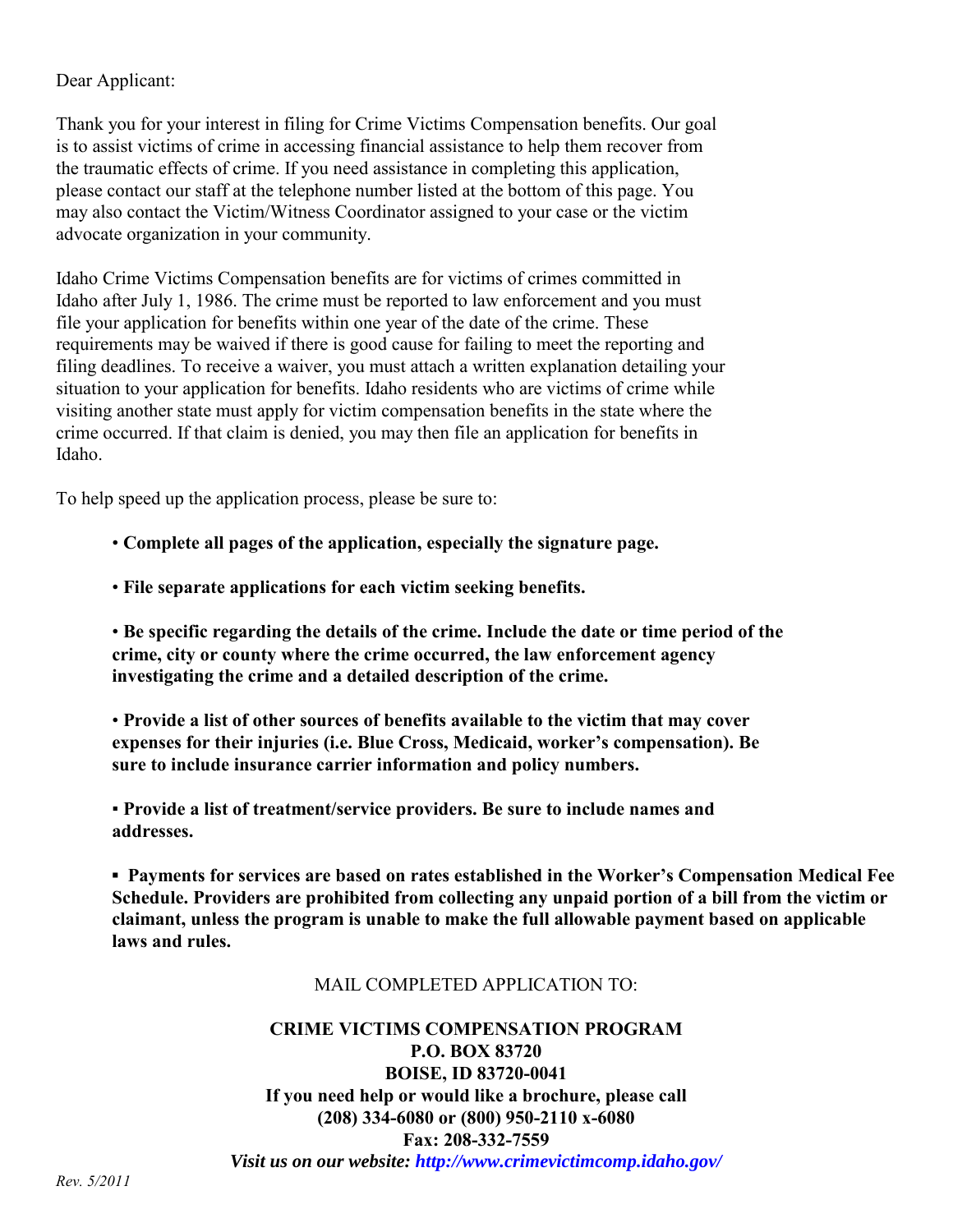# **APPLICATION FOR COMPENSATION**

| RETURN APPLICATION TO:                                                                                                                                                                                                                                                                                     | <b>CRIME VICTIMS COMPENSATION PROGRAM</b> | <b>INDUSTRIAL COMMISSION</b><br><b>P.O. BOX 83720</b><br><b>BOISE ID 83720-0041</b><br>(208) 334-6080 or (800) 950-2110 |                        |  |  |
|------------------------------------------------------------------------------------------------------------------------------------------------------------------------------------------------------------------------------------------------------------------------------------------------------------|-------------------------------------------|-------------------------------------------------------------------------------------------------------------------------|------------------------|--|--|
| PLEASE NOTE: YOU MUST COMPLETE ALL OF THE FOLLOWING INFORMATION ON EACH<br>OF THE FOUR PAGES OF THIS APPLICATION. PLEASE PRINT CLEARLY.                                                                                                                                                                    |                                           |                                                                                                                         |                        |  |  |
| 1. INFORMATION REQUIRED ABOUT THE VICTIM                                                                                                                                                                                                                                                                   |                                           |                                                                                                                         | SEX: MALE FEMALE       |  |  |
|                                                                                                                                                                                                                                                                                                            |                                           |                                                                                                                         |                        |  |  |
|                                                                                                                                                                                                                                                                                                            |                                           |                                                                                                                         |                        |  |  |
|                                                                                                                                                                                                                                                                                                            |                                           |                                                                                                                         |                        |  |  |
|                                                                                                                                                                                                                                                                                                            |                                           |                                                                                                                         |                        |  |  |
| VICTIM'S DATE OF DEATH: (if applicable)                                                                                                                                                                                                                                                                    |                                           |                                                                                                                         |                        |  |  |
| DID THE VICTIM MISS AT LEAST A WEEK OF WORK AS A RESULT OF CRIME RELATED INJURIES?<br>$\begin{array}{ c c } \hline \text{N0} & \text{Yes} & \text{IF } \text{YES, please complete the following:} \hline \end{array}$<br>VICTIM'S EMPLOYER'S BUSINESS NAME AT THE TIME OF CRIME: _________________________ |                                           |                                                                                                                         |                        |  |  |
| $CITY/STATE:$ PHONE: PHONE:                                                                                                                                                                                                                                                                                |                                           |                                                                                                                         |                        |  |  |
|                                                                                                                                                                                                                                                                                                            |                                           |                                                                                                                         |                        |  |  |
|                                                                                                                                                                                                                                                                                                            |                                           |                                                                                                                         |                        |  |  |
| DID THE VICTIM RECEIVE TIPS OR GRATUITIES? No $\begin{bmatrix} \text{Yes} \\ \text{If yes, please estimate the amount per week the victim} \end{bmatrix}$<br>received                                                                                                                                      |                                           |                                                                                                                         |                        |  |  |
| 2. IF THE VICTIM IS DECEASED, PROVIDE THE FOLLOWING INFORMATION (If the victim is not deceased, SKIP<br>THIS SECTION AND GO TO SECTION NO. 3)                                                                                                                                                              |                                           |                                                                                                                         |                        |  |  |
| DID THE VICTIM HAVE CHILDREN OR OTHER DEPENDENTS? No Yes FIF SO PLEASE COMPLETE THE<br><b>FOLLOWING:</b><br>Name of Child/Dependent                                                                                                                                                                        |                                           | Date of Birth                                                                                                           | Relationship to Victim |  |  |
|                                                                                                                                                                                                                                                                                                            |                                           |                                                                                                                         |                        |  |  |
|                                                                                                                                                                                                                                                                                                            |                                           |                                                                                                                         |                        |  |  |
|                                                                                                                                                                                                                                                                                                            |                                           |                                                                                                                         |                        |  |  |

If additional space is needed, please attach separate sheet of paper \*\*\*\*\*\*\*\*\*\*\*\*\*\*\*\*\*\*\*\*\*\*\*\*\*\*\*\*\*\*\*\*\*\*\*\*\*\*\*\*\*\*\*\*\*\*\*\*\*\*\*\*\*\*\*\*\*\*\*\*\*\*\*\*\*\*\*\*\*\*\*\*\*\*\*\*\*\*\*\*\*\*\*\*\*\*\*\*\*\*\*\*\*\*\*\*\*\*\*\*\*\*\*\*\*\*\*

**\*\*\*CONTINUE TO PAGE 3 OF THE APPLICATION \*\*\*** 

*Rev. 5/2011*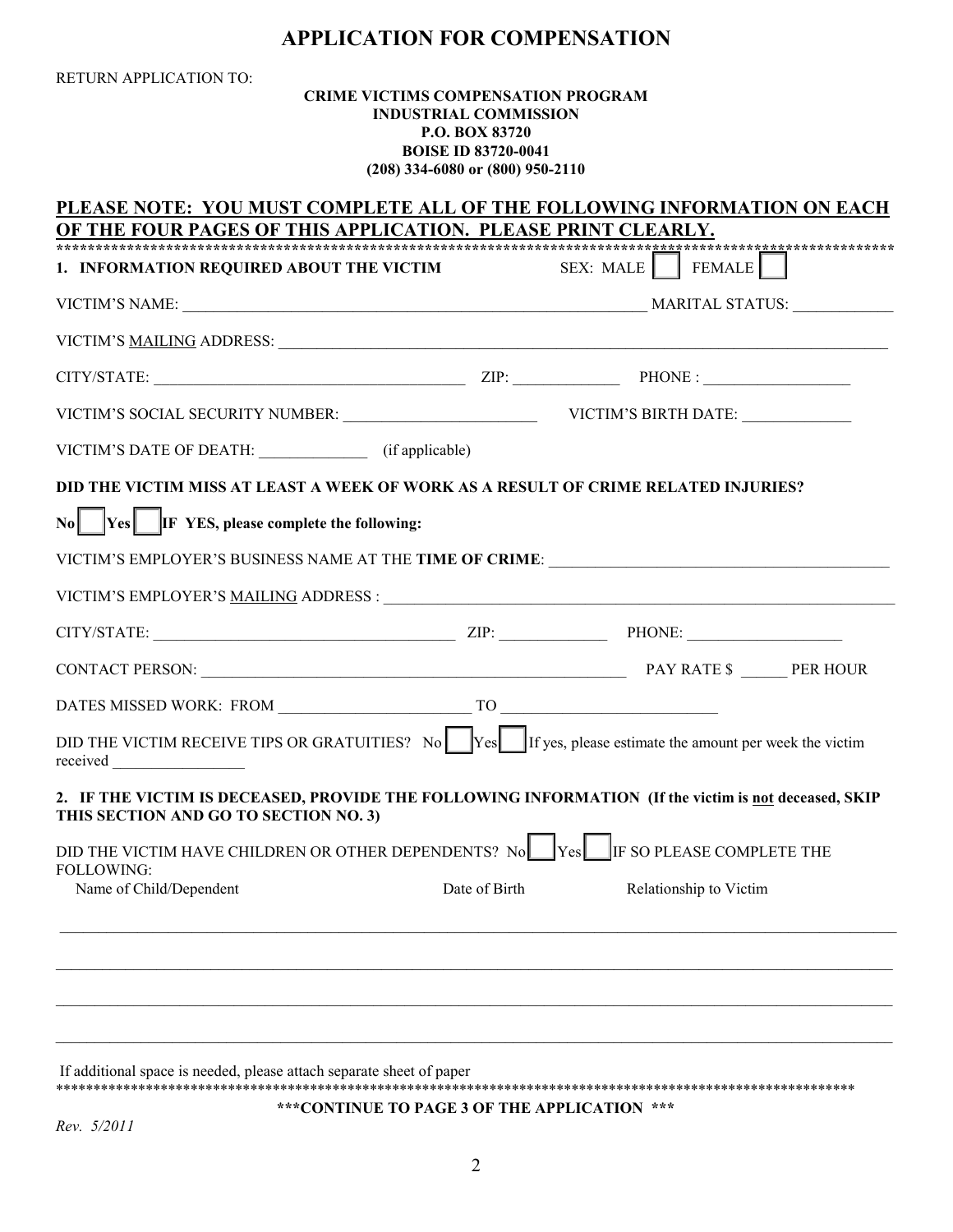#### **3. IF YOU ARE SIGNING THIS APPLICATION FOR A MINOR, INCAPACITATED OR DECEASED VICTIM, THE FOLLOWING INFORMATION IS REQUIRED ABOUT YOU**

|                                                                                                                                                                                                                                                                          | ZIP:                                                                                                                            |
|--------------------------------------------------------------------------------------------------------------------------------------------------------------------------------------------------------------------------------------------------------------------------|---------------------------------------------------------------------------------------------------------------------------------|
| YOUR RELATIONSHIP TO VICTIM:<br>(IF LEGAL GUARDIAN and /or CONSERVATOR - YOU MUST PROVIDE COPY OF COURT ORDER)                                                                                                                                                           |                                                                                                                                 |
| 4. INFORMATION REQUIRED ABOUT THE CRIME                                                                                                                                                                                                                                  |                                                                                                                                 |
| TYPE OF CRIME: $\qquad \qquad \qquad \Box$<br><b>LOCATION</b>                                                                                                                                                                                                            |                                                                                                                                 |
|                                                                                                                                                                                                                                                                          |                                                                                                                                 |
| <b>DATE CRIME</b>                                                                                                                                                                                                                                                        | $\Box$ AM<br>$\Box$ PM                                                                                                          |
|                                                                                                                                                                                                                                                                          |                                                                                                                                 |
|                                                                                                                                                                                                                                                                          |                                                                                                                                 |
| (example: friend, acquaintance, uncle, brother, sister, stranger, etc.)                                                                                                                                                                                                  | RELATIONSHIP TO VICTIM AND AGE OF PERSON(S) WHO COMMITTED CRIME: ________________                                               |
| BRIEFLY DESCRIBE INCIDENT (If additional space is needed, please attach separate sheet of paper)                                                                                                                                                                         |                                                                                                                                 |
|                                                                                                                                                                                                                                                                          |                                                                                                                                 |
|                                                                                                                                                                                                                                                                          |                                                                                                                                 |
| HOW DID YOU LEARN OF THIS PROGRAM? _                                                                                                                                                                                                                                     |                                                                                                                                 |
| federal regulations.                                                                                                                                                                                                                                                     | <b>5. STATISTICAL INFORMATION:</b> The following information is used for statistical purposes only. It is needed to comply with |
| Race: White Black Slack Native American Slav Hispanic Solution Asian Sother<br>Are you a U. S. citizen? $Yes \Box No$<br>Are you an Idaho resident? Yes No<br>Disabilities: Hearing $\Box$ Mobility $\Box$ Visual $\Box$ Mental $\Box$ Multiple $\Box$ Other $\Box$ None |                                                                                                                                 |
|                                                                                                                                                                                                                                                                          |                                                                                                                                 |

## **\*\*\*CONTINUE TO PAGE 4 OF THE APPLICATION\*\*\***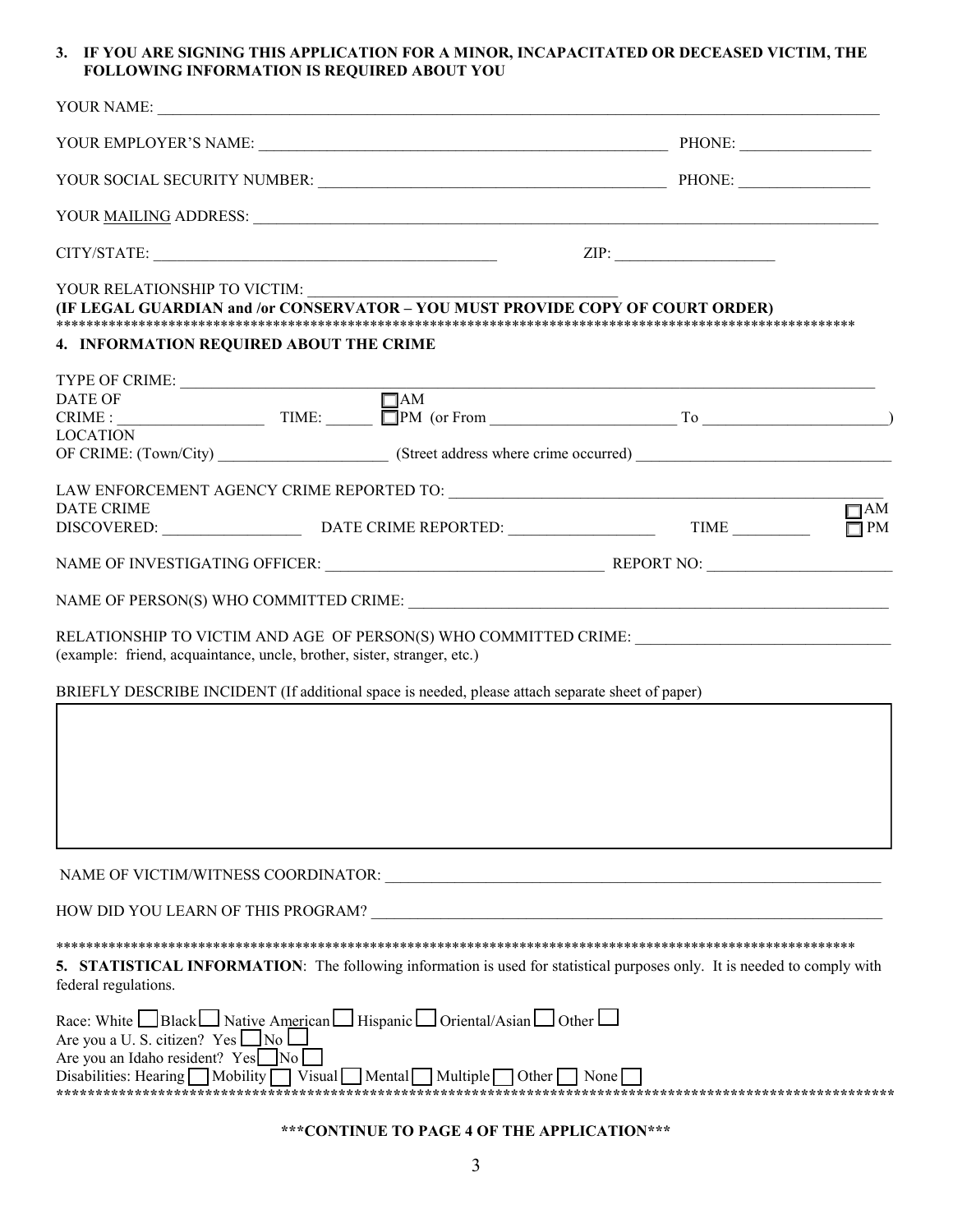### **6. INFORMATION REQUIRED ABOUT INSURANCE AND OTHER BENEFIT SOURCES**

CHECK IF THE VICTIM IS COVERED BY ANY OF THE FOLLOWING BENEFITS:

| <b>AUTO INSURANCE</b><br>WORKERS COMPENSATION<br>INDIAN HEALTH SERVICES                                                                              | MEDICAL INSURANCE<br>DISABILITY INSURANCE | HEALTH & ACCIDENT INSURANCE<br>SOCIAL SECURITY BENEFITS                                                                                                                                                |
|------------------------------------------------------------------------------------------------------------------------------------------------------|-------------------------------------------|--------------------------------------------------------------------------------------------------------------------------------------------------------------------------------------------------------|
|                                                                                                                                                      |                                           |                                                                                                                                                                                                        |
|                                                                                                                                                      |                                           | Effective Date:                                                                                                                                                                                        |
|                                                                                                                                                      |                                           | OTHER: (explain)                                                                                                                                                                                       |
|                                                                                                                                                      |                                           |                                                                                                                                                                                                        |
|                                                                                                                                                      |                                           |                                                                                                                                                                                                        |
|                                                                                                                                                      |                                           | PHONE NO: POLICY and/or CLAIM NO: POLICY and COLAIM NO:                                                                                                                                                |
| TYPE OF COVERAGE: Medical Auto Life Insurance Homeowners<br>TYPE OF POLICY: Traditional HMO PPO HSA                                                  |                                           |                                                                                                                                                                                                        |
| <b>SECOND INSURANCE POLICY INFORMATION</b>                                                                                                           |                                           |                                                                                                                                                                                                        |
|                                                                                                                                                      |                                           |                                                                                                                                                                                                        |
|                                                                                                                                                      |                                           | PHONE NO: POLICY and/or CLAIM NO:                                                                                                                                                                      |
| TYPE OF COVERAGE: Medical Auto Life Insurance Home Owners<br>TYPE OF POLICY: Traditional HMO PPO BSA                                                 |                                           |                                                                                                                                                                                                        |
| ARE YOU BEING REPRESENTED BY A PRIVATE ATTORNEY IN A CIVIL LAWSUIT OR INSURANCE ACTION<br>RELATING TO THIS INCIDENT ? Yes No If yes, please provide: |                                           |                                                                                                                                                                                                        |
|                                                                                                                                                      |                                           |                                                                                                                                                                                                        |
|                                                                                                                                                      |                                           |                                                                                                                                                                                                        |
| $CITY/STATE:$ $ZIP:$                                                                                                                                 |                                           |                                                                                                                                                                                                        |
|                                                                                                                                                      |                                           | IF YOU HAVE NOT SUED THE PERSON WHO COMMITTED THE CRIME, DO YOU PLAN TO? $\Box$ Yes $\Box$ No                                                                                                          |
|                                                                                                                                                      |                                           |                                                                                                                                                                                                        |
|                                                                                                                                                      |                                           | 7. INFORMATION REQUIRED REGARDING MEDICAL, DENTAL, MENTAL HEALTH TREATMENT, ETC.                                                                                                                       |
| if necessary).                                                                                                                                       |                                           | LIST NAMES OF ALL DOCTORS, DENTISTS, CLINICS, HOSPITAL, COUNSELORS, AMBULANCE, AND ANY OTHERS<br>WHO HAVE PROVIDED TREATMENT OR SERVICES TO THE VICTIM RELATING TO THE CRIME. (Attach additional pages |
|                                                                                                                                                      |                                           | COMPLETE NAME OF PROVIDER""""""""""""""""""""""""""""""EQORNGVG'O CKNFI 'CFFTGUL'EKY .'UVCVG'\ KR                                                                                                      |
|                                                                                                                                                      |                                           |                                                                                                                                                                                                        |
|                                                                                                                                                      |                                           |                                                                                                                                                                                                        |
|                                                                                                                                                      |                                           |                                                                                                                                                                                                        |

**\*\*\*\*CONTINUE TO PAGE 5 OF THIS APPLICATION\*\*\*\***